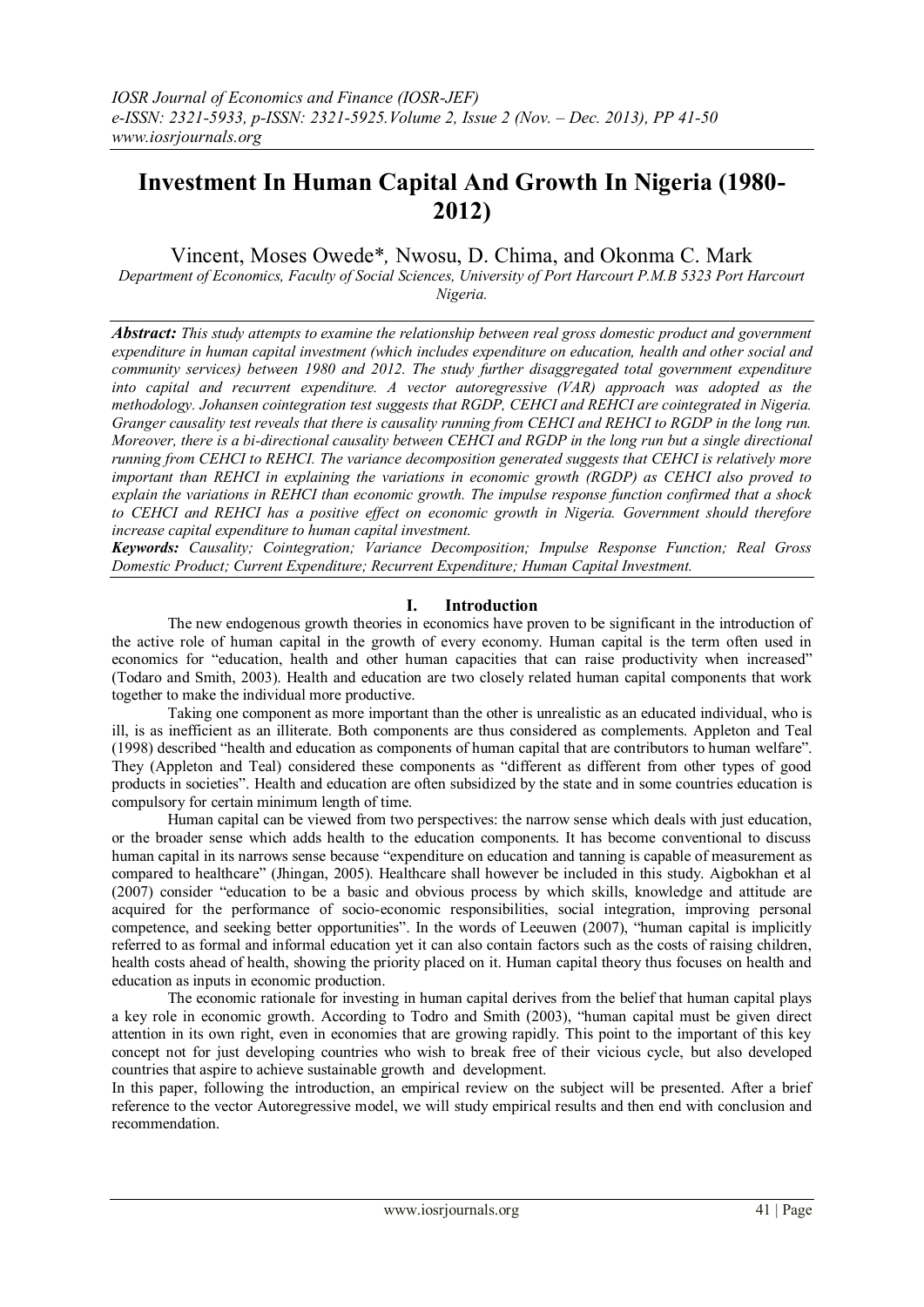# **II. Empirical Review**

Ordinary Least Square (OLS) Methodology was adopted by Arden (2013) in effort to investigate the relationship between investment in human capital and economic growth in Nigeria between 1980 and 2010. His (Arden) study examined education and health as the two different channels through which human capital can influence economic growth in Nigeria. The study found out that government expenditure on education is insignificant at 5 percent significant level and thus recommends that Government should invest more on education and re-structure the curricula of higher education and making it more practical oriented. He further recommended that emphasis should be placed on technical/engineering courses and on-the-job training.

Simon-Oke (2012) investigated the relationship between human capital investment and industrial productivity in Nigeria using secondary data spanned through 1978 to 2008. Co-integration and Error Correction Mechanism (ECM) was employed to examine the nexus between human capital investment and industrial productivity. Granger causality test was also adopted as a supplementary estimation method to explore the nature of causality among the variables established in the model. The study found that government expenditure on education maintained a positive long run relationship with index of industrial production while government expenditure on health and Gross Capital Formation exhibited long run negative relationship with the dependent variable. Consequently it was recommended among others that more stock of physical capital needed to be acquired, to facilitate more investment in human capital and thereby enhance industrial productivity in Nigeria.

In a research conducted by Ditimi and Nwosa (2011), it was discovered that there exist no causality between human capital development and economic growth in Nigeria between 1970 and 2009. Their (Ditimi and Nwosa) study examined the causal nexus between human capital Investment and economic growth in Nigeria for sustainable development in Africa using Vector Error Correction (VEC) and Pairwise granger causality methodologies. The result of the empirical analysis conducted showed that the variables used were stationary at first differencing but not co-integrated. The study recommends the need to increase budgetary allocation to the education and health sector and the establishment of sound and well functioning vocational institute needed to bring about the needed growth in human capital that can stimulate economic growth.

Furthermore, Atoyebi et al (2013) undertook a research that focuses on "the effect of human capital development in Nigeria" with the general aim of examining the relative effect of human capital development and economic growth and also to evaluate the effect of physical formation on economic output in Nigeria. The findings from the cointegration regression result test show that there is a strong evidence of cointegration between RGDP and HDI. They (the researchers) recommended that government should endeavour to provide enabling environment by ensuring macroeconomic stability and increased investment in human capital by corporate individuals.

Lastly, Oluwatobi and Ogunrinola (2011) investigated the relationship between human capital development efforts of the Government and economic growth in Nigeria. The study was designed to find out the impact of government recurrent and capital expenditures on education and health in Nigeria and their effect on economic growth between 1970 and 2008. The data used for the study are from secondary sources while the augmented Solow model was also adopted. The dependent variable in the model is the level of real output while the explanatory variables are government capital and recurrent expenditures on education and health, gross fixed capital formation and the labour force. The OLS methodology was adopted. The result shows that there exists a positive relationship between government recurrent expenditure on human capital development and the level of real output, while capital expenditure is negatively related to the level of real output. The study recommends appropriate channeling of the nation"s capital expenditure on education and health to promote economic growth.

# **3.1 Data and Model Specification**

# **III. Econometric Framework**

The series comprise annual observations from the period of 1980 to 2012 in Nigeria. The study employs data on economic growth and human capital investment for Nigeria. Economic growth is measured by the real gross domestic product (RGDP) while human capital investment variable is measured by capital expenditure on human capital investment (CEHCI) and recurrent expenditure on human capital investment (REHCI). All data is extracted from the Central Bank of Nigeria Statistical Bulletin. First, all variables are transformed into the natural logarithmic form as the equation:

 RGDPt = *β0 + β<sup>1</sup>* CEHCI<sup>t</sup> + *β2* REHCI<sup>t</sup> + ɛt ……………………………… (1) where RGDP<sub>t</sub> is the natural logarithm of real gross domestic product, CEHCI<sub>t</sub> is the natural logarithm of capital expenditure on human capital investment, REHCI<sub>t</sub> is the natural logarithm of recurrent expenditure on human capital investment, and  $\varepsilon_t$  is white noise error terms. The  $\beta_l$  and  $\beta_2$  are expected to have positive signs.

#### **3.2 Estimation Method**

A descriptive statistics for all the variables was first carried out; and then followed by correlation analysis. The study also conducts a stationarity test of each variable by employing the augmented Dickey-Fuller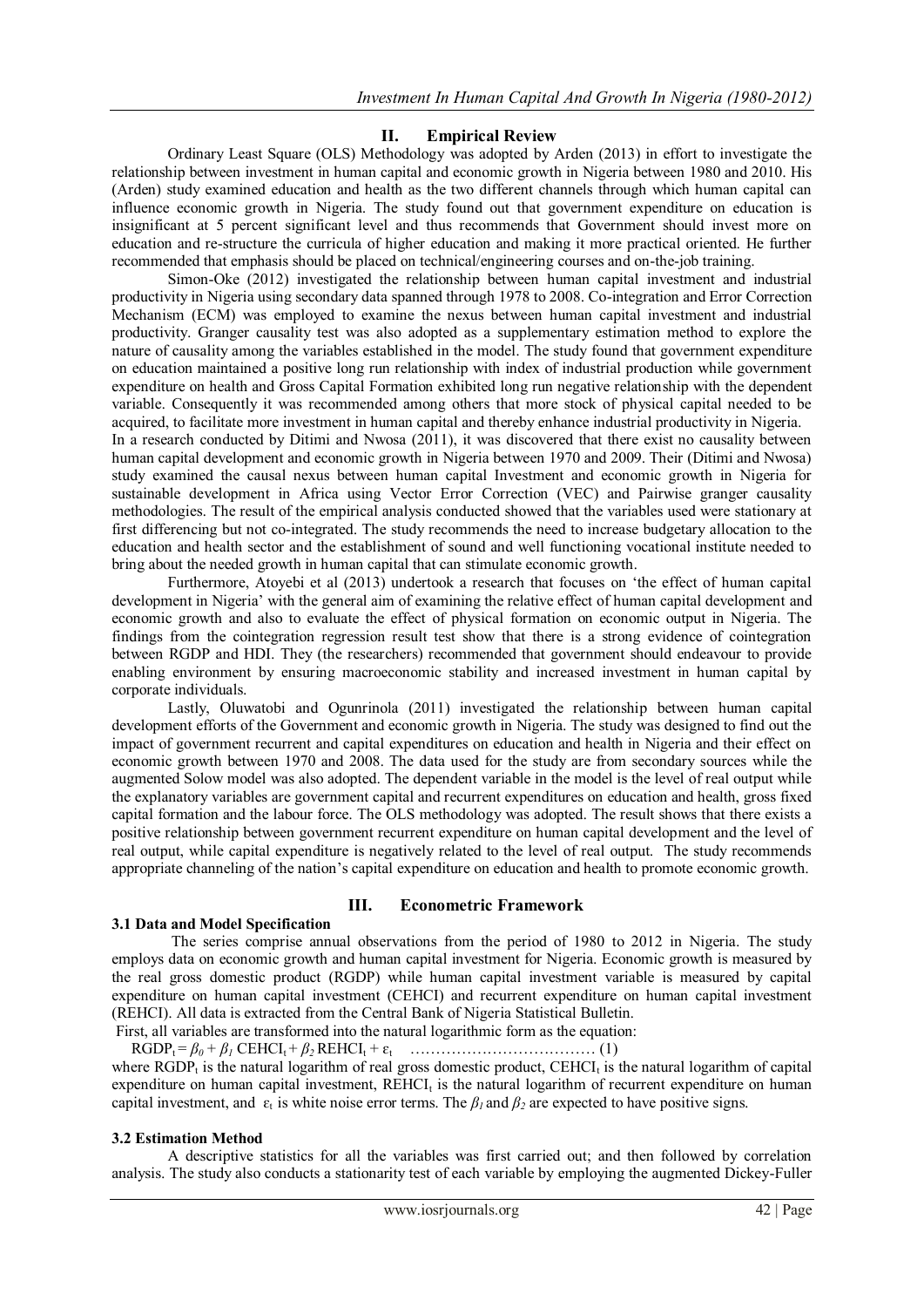(ADF) (Dickey and Fuller, 1981) and Phillips-Perron (PP) (Phillips and Perron, 1988) unit root tests. Next, a system-wise Johansen cointegration test (Johansen, 1988; Johansen and Juselius, 1990) is used to analyze the presence of the long-run equilibrium relationship between real gross domestic product (RGDP), capital expenditure on human capital investment (CEHCI) and recurrent expenditure on human capital investment (REHCI). A multi-variate vector autoregressive (VAR) equation was also estimated in this study.

#### *Vector Autoregressive (VAR) Models*

VAR models are the best methods for investigating shock transmission among variables because they provide information on impulse responses (Adrangi and Allender, 1998). Zellner and Palm (1974), Zellner (1979), and Palm (1983) showed that any linear structural model can be written as a VAR model. Therefore a VAR model serves as a flexible approximation to the reduced form of any wide variety of simultaneous structural models.

Considering three economic time series RGDP, CEHCI and REHCI which represents the relationship between RGDP and government expenditure on human capital investment variables (i.e CEHCI and REHCI), the VAR *k k k* model would be as follows: by posidering three economic time series RGDP, CEHCI and REHCI which represents the relationship betwer<br> *RGDP* and government expenditure on human capital investment variables (i.e CEHCI and REHCI), the VA odel would be

VAR model serves as a flexible approximation to the reduced form of any wide variety of simultaneous structural models.  
\nConsidering three economic time series RGBP, CEHCI and REHCI which represents the relationship between  
\nRGDP and government expenditure on human capital investment variables (i.e CEHCI and REHCI), the VAF  
\nmodel would be as follows:  
\n
$$
\Delta RGDP = \alpha_1 + \sum_{i=1}^{k} \beta_{1i} \Delta RGDP_{t-i} + \sum_{i=0}^{k} k_{1i} \Delta CEHCI_{t-i} + \sum_{i=1}^{k} \delta_{1i} \Delta REHCI_{t-i} + \psi_1 EC_{t-1} + \varepsilon_{1t} \dots \dots (2)
$$
\n
$$
\Delta CEHCI = \alpha_2 + \sum_{i=0}^{k} k_{2i} \Delta CEHCI_{t-i} + \sum_{i=1}^{k} \beta_{2i} \Delta RGDP_{t-i} + \sum_{i=1}^{k} \delta_{2i} \Delta REHCI_{t-i} + \psi_2 EC_{t-1} + \varepsilon_{2t} \dots \dots (3)
$$
\n
$$
\Delta REHCI = \alpha_3 + \sum_{i=1}^{k} \delta_{3i} \Delta REHCI_{t-i} + \sum_{i=0}^{k} k_{3i} \Delta CEHCI_{t-i} + \sum_{i=1}^{k} \beta_{3i} \Delta RGDP_{t-i} + \psi_3 EC_{t-1} + \varepsilon_{3t} \dots \dots (4)
$$

$$
\Delta REHCI = \alpha_3 + \sum_{i=1}^{k} \delta_{3i} \Delta REHCI_{t-i} + \sum_{i=0}^{k} k_{3i} \Delta CEHCI_{t-i} + \sum_{i=1}^{k} \beta_{3i} \Delta RGBICI_{t-i} + \sum_{i=1}^{k} \beta_{3i} \Delta RGBICI_{t-i} + \sum_{i=1}^{k} \beta_{3i} \Delta RGBIP_{t-i} + \psi_3 EC_{t-1} + \varepsilon_{3t} \dots \dots (4)
$$

The equations above consist of the short- and long-run elements, where  $\Delta$  is the first difference operator and the residuals *εit* are assumed to be normally distributed and white noise. From the above equations, *ECt-1* is the one period lagged error-correction term which derives from the cointegrating equation. However, in the absence of cointegration, this term will be excluded. The significance of the *ECt-1* term represents the long-run causality.

#### **IV. Empirical Analysis and Findings**

#### *4.1 Descriptive Statistics and Correlation Matrix Descriptive Statistics*

# **Table 1: Descriptive Statistics of Variables**

|              | <b>RGDP</b> | <b>CEHCI</b>                                                                        | <b>REHCI</b> |
|--------------|-------------|-------------------------------------------------------------------------------------|--------------|
| Mean         | 420810.0    | 36416.34                                                                            | 113542.1     |
| Median       | 367218.1    | 8656.200                                                                            | 15989.18     |
| Maximum      | 888893.0    | 152174.6                                                                            | 640100.0     |
| Minimum      | 31546.76    | 237.6000                                                                            | 270.4500     |
| Std. Dev.    | 196269.3    | 49208.49                                                                            | 182765.3     |
| Probability  | 0.228952    | 0.009601                                                                            | 0.000001     |
| Observations | 33          | 33                                                                                  | 33           |
|              |             | $DCDD$ stands for used oness demostic product. CELICI is conital sympathypes on $D$ |              |

*Note: RGDP stands for real gross domestic product, CEHCI is capital expenditure on human capital investment, and REHCI stands for recurrent expenditure on human capital investment.*

From table 1 above, real gross domestic product has an average of 420810.0 between 1980 and 2012. It ranges from 31546.76 to 888893.0 with a standard deviation of 196269.3. Capital expenditure on human capital investment has a mean of 36416.34 for the period under study. It varies from a minimum of 237.6 to a maximum of 152174.6 with a standard deviation of 49208.49.

Recurrent expenditure on human capital investment has an average of 113542.1. It ranges from 270.4500 to 640100.0 with a standard deviation of 182765.3.

#### *Correlation Matrix*

Positive correlation exists among all the variables; with the existence of high correlation between all the variables (see table 2). For example, the correlation between RGDP and CEHCI is 86.9% while that between RGDP and REHCI is 91.5%. Also, the correlation between CEHCI and REHCI is 81.4 per cent.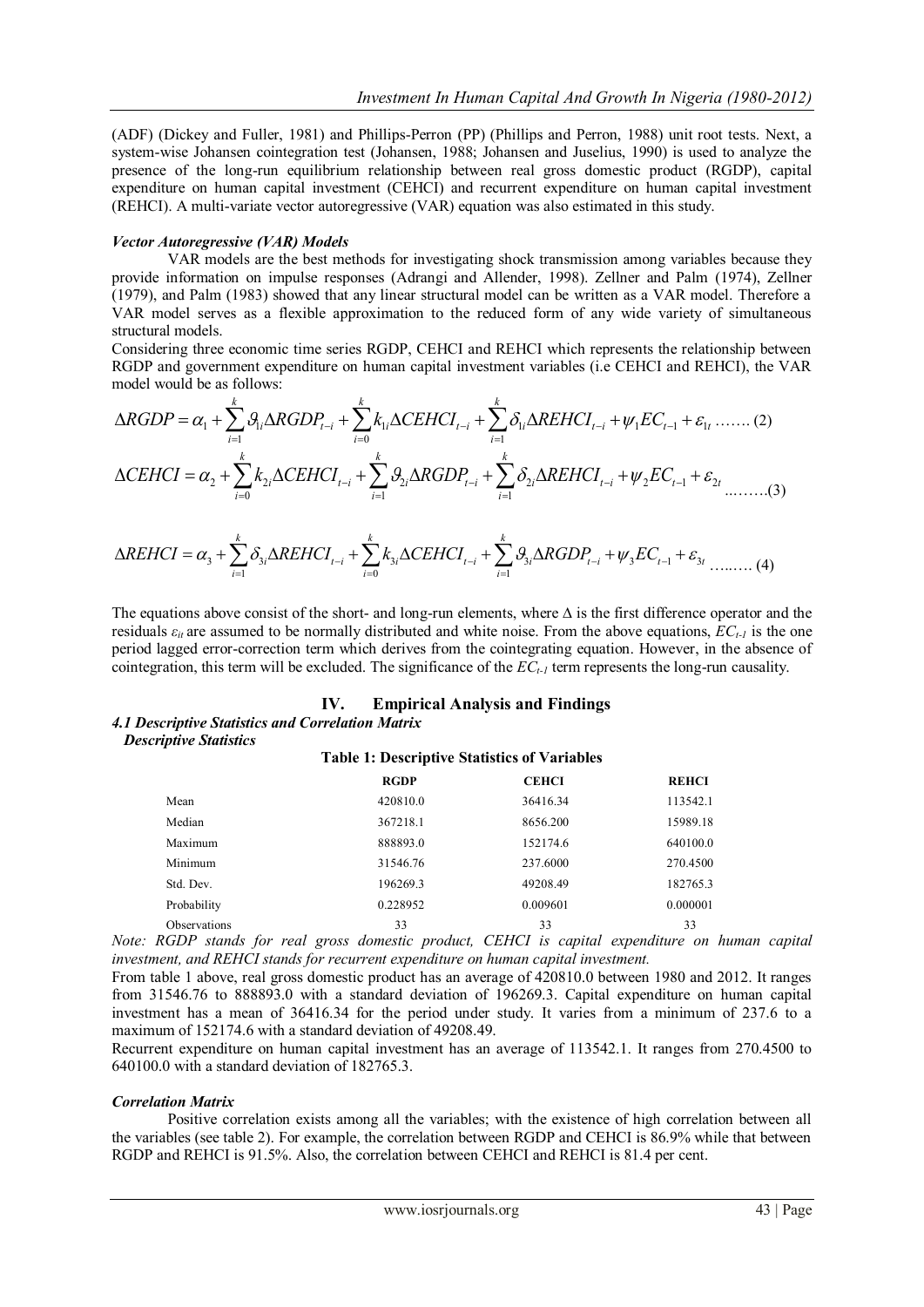| Table 2: Correlation Matrix between Variables. |  |
|------------------------------------------------|--|
|------------------------------------------------|--|

|              | <b>RGDP</b> | CEHCI | <b>REHCI</b> |
|--------------|-------------|-------|--------------|
| <b>RGDP</b>  | .000.       | 0.869 | 0.915        |
| CEHCI        | 0.869       | .000  | 0.814        |
| <b>REHCI</b> | 0.915       | 0.814 | .000         |

#### *4.2 Unit root, cointegration, and Granger causality*

As a start to any time series analysis, there is need to ascertain if the time series data are non-stationary and/or non-cointegrated. For this reason, we conduct two unit root tests to scrutinize the order of integration for each of the variable under investigation. ADF and PP unit root tests proposed by Dickey and Fuller (1981) and Phillips and Perron (1988) respectively were employed to perform the test. Table 1 reports the results of the ADF and PP unit root tests.

|                                      | Table 3: Result of ADF and PP Unit Root Test         |            |                                         |            |                                           |            |
|--------------------------------------|------------------------------------------------------|------------|-----------------------------------------|------------|-------------------------------------------|------------|
| <b>Statistics (Level)</b>            | <b>RGDP</b>                                          | Lag        | <b>CEHCI</b>                            | Lag        | <b>REHCI</b>                              | Lag        |
| T(T(ADF))                            | $-1.006139$                                          | (0)        | 2.711303                                | (6)        | 3.548349                                  | (8)        |
| $T_{\mu(ADF)}$                       | 0.242769                                             | (0)        | $-0.996840$                             | (0)        | 6.098970                                  | (5)        |
| T(ADF)                               | 9.066528                                             | (1)        | $-0.349362$                             | (0)        | 6.688626                                  | (5)        |
| Tr(PP)                               | $-1.280713$                                          | (0)        | $-2.429743$                             | (0)        | 0.962928                                  | (0)        |
| $T_{\mu(PP)}$                        | 0.242769                                             | (0)        | $-0.888479$                             | (0)        | 3.736632                                  | (0)        |
| $T_{(PP)}$                           | 3.906838                                             | (0)        | $-0.208961$                             | (0)        | 5.013011                                  | (0)        |
| <b>Statistics (First Difference)</b> | <b>RGDP</b>                                          | Lag        | <b>CEHCI</b>                            | Lag        | <b>REHCI</b>                              | Lag        |
| $T_{T(ADF)}$                         | $-18.50563$ <sup>*</sup>                             | (0)        | $-3.938256$ **                          | (5)        | $-6.502175$ <sup>*</sup>                  | (4)        |
| $\int_{\mu(ADF)}$                    | $-1.942023$                                          | (1)        | $-7.539897$ <sup>*</sup>                | (0)        | 2.126017                                  | (8)        |
| $T_{(ADF)}$                          | $-0.519084$                                          | (1)        | $-7.448877$ <sup>*</sup>                | (0)        | 2.794212                                  | (8)        |
| T(T(PP))                             | $-14.30571$ <sup>*</sup>                             | (0)        | $-7.455480^*$                           | (0)        | $-6.154051$ <sup>*</sup>                  | (0)        |
| $T_{\mu(PP)}$<br>$T_{(PP)}$          | $-7.530127$ <sup>*</sup><br>$-6.004135$ <sup>*</sup> | (0)<br>(0) | $-7.476265$ <sup>*</sup><br>$-7.252404$ | (0)<br>(0) | $-4.835690^*$<br>$-4.274406$ <sup>*</sup> | (0)<br>(0) |

*Note: RGDP represents real gross domestic product; CEHCI is the capital expenditure on human capital investment; REHCI is the recurrent expenditure on human capital investment.*  $T<sub>T</sub>$  *stands for the most general model with an intercept and trend;*  $T_{\mu}$  *is with an intercept but without trend;*  $T$  *is the one without intercept and without trend. Numbers in parentheses are optimum lags in the case of ADF test (AIC). In the case of PP test, numbers in parentheses represent Newey-West Bandwith (Bartlett-Kernel). Unit root tests were performed from the most general to the most restricted model as also suggested by Enders (1995). \*, \*\* and \*\*\* represent the rejection of the null hypothesis at alpha 1 percent, 5 percent and 10 percent respectively. Tests were carried out in E-VIEWS 7.1.*

The result in tables 3 reveals that none of the variables was stationary at levels. The unit root tests applied to RGDP, CEHCI and REHCI at levels reject the null hypothesis of stationarity. The ADF and PP test applied to the difference of RGDP, CEHCI and REHCI time series accept the null hypothesis of stationarity. RGDP, CEHCI and REHCI are all integrated of order one.

#### **Table 4: Johansen Cointegration Test for RGDP, CEHCI and REHCI**

Included observations: 31 after adjustments Trend assumption: Linear deterministic trend Series: RGDP CEHCI REHCI Lags interval (in first differences): 1 to 1 Unrestricted Cointegration Rank Test (Trace)

| Hypothesized<br>No. of $CE(s)$ | Eigenvalue | Trace<br>Statistic | 0.05<br>Critical Value | $Prob.**$ |
|--------------------------------|------------|--------------------|------------------------|-----------|
| None *                         | 0.763749   | 58.30662           | 29.79707               | 0.0000    |
| At most 1                      | 0.289975   | 13.57790           | 15.49471               | 0.0953    |
| At most 2                      | 0.091119   | 2.961790           | 3.841466               | 0.0853    |

Unrestricted Cointegration Rank Test (Maximum Eigenvalue)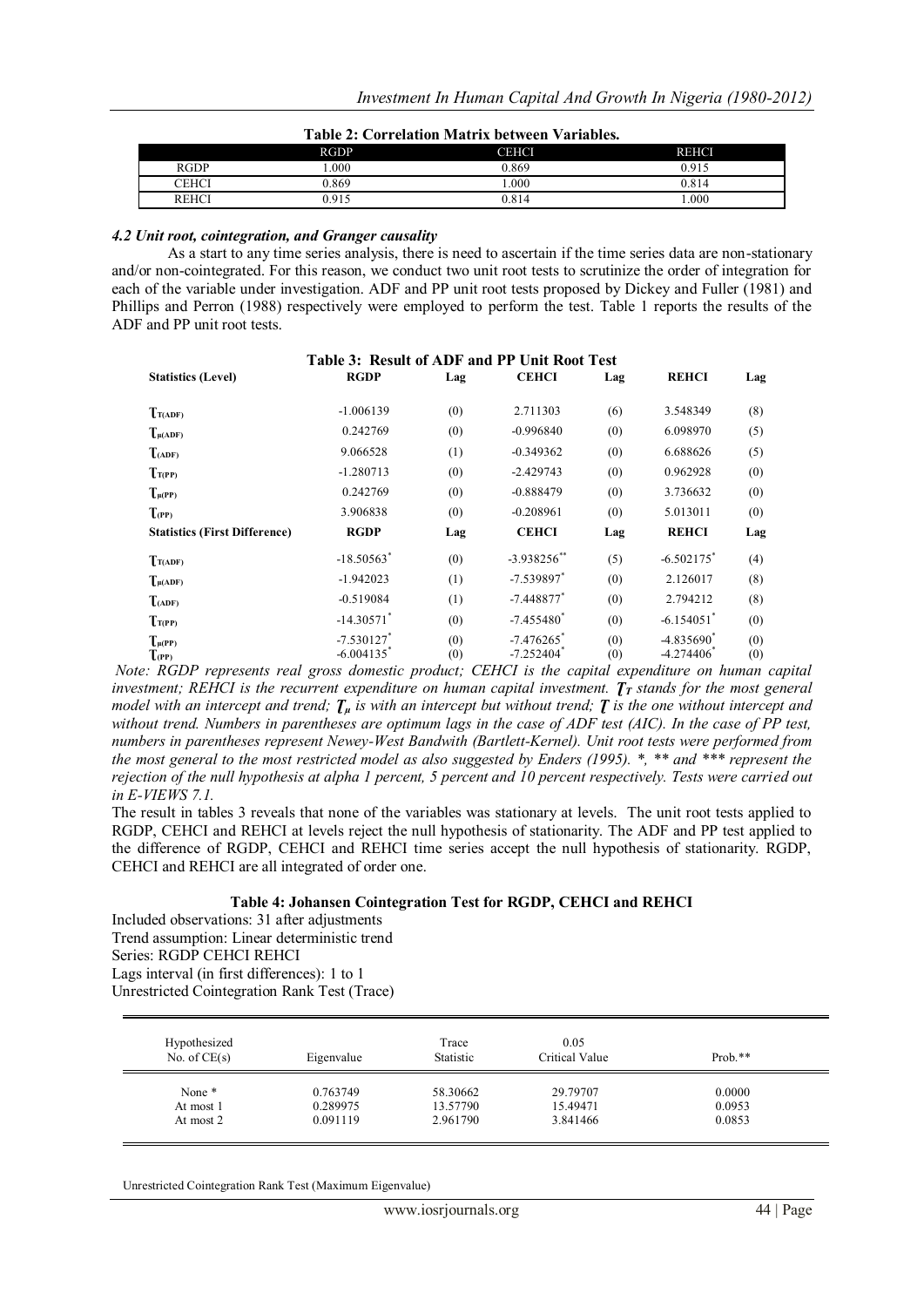| Investment In Human Capital And Growth In Nigeria (1980-2012) |  |  |  |
|---------------------------------------------------------------|--|--|--|
|---------------------------------------------------------------|--|--|--|

| Hypothesized   |            | Max-Eigen | 0.05           |           |
|----------------|------------|-----------|----------------|-----------|
| No. of $CE(s)$ | Eigenvalue | Statistic | Critical Value | $Prob.**$ |
|                |            |           |                |           |
| None *         | 0.763749   | 44.72872  | 21.13162       | 0.0000    |
| At most 1      | 0.289975   | 10.61611  | 14.26460       | 0.1745    |
| At most 2      | 0.091119   | 2.961790  | 3.841466       | 0.0853    |

*Notes: VAR includes one lag on each variable and a constant term. The estimation period is 1980-2012. None of the deterministic variables is restricted to the cointegration space; the maximum eigenvalue and trace test statistics are adjusted for degree of freedom.* 

The result of the cointegration test is presented in table 4 above. The result suggests that the null hypothesis of no cointegration between RGDP, CEHCI and REHCI is rejected. The test for cointegration of RGDP, CEHCI and REHCI show cointegration of real gross domestic product, capital expenditure on human capital investment and recurrent expenditure on human capital investment at 5% level.

#### *Vector Auto-regressive Model including RGDP, CEHCI and REHCI*

To provide an empirical insight into the relationship between real gross domestic product, capital expenditure on human capital investment and recurrent expenditure on human capital, the three-variable VAR model is specified using RGDP, CEHCI and REHCI. The unit root and cointegration test show that there is stationarity of variables. The strong evidence of cointegration of the series RGDP, CEHCI and REHCI implies the stability of the relationship among real gross domestic product, capital expenditure on human capital investment and recurrent expenditure on human capital.

Having tested for cointegration, the study estimates unrestricted vector autoregressive model in levels using one lags of each variable including a constant (in table 5). In literature, it has been demonstrated that VAR models can be applied in levels irrespective of whether the variable are I(0) or I(1) (Pesaran and Pesaran, 1997).

# **Table 5: Vector Auto-Regressive Estimates of RGDP, CEHCI and REHCI**

Vector Autoregression Estimates Included observations: 32 after adjustments Standard errors in ( ) & t-statistics in [ ]

|                | <b>RGDP</b> | <b>CEHCI</b> | <b>REHCI</b> |
|----------------|-------------|--------------|--------------|
| $RGDP(-1)$     | 0.640708    | 0.133683     | 0.031970     |
|                | (0.08238)   | (0.05306)    | (0.08835)    |
|                | [7.77785]   | [2.51944]    | [0.36186]    |
| $CEHCI(-1)$    | 0.645802    | 0.717682     | 0.861299     |
|                | (0.24705)   | (0.15913)    | (0.26496)    |
|                | [2.61403]   | [4.50998]    | [3.25067]    |
| $REHCI(-1)$    | 0.272771    | $-0.084466$  | 0.879772     |
|                | (0.08166)   | (0.05260)    | (0.08758)    |
|                | [3.34022]   | $[-1.60580]$ | [10.0451]    |
| $\mathcal{C}$  | 123960.5    | -33389.03    | $-11042.25$  |
|                | (25017.5)   | (16114.4)    | (26831.1)    |
|                | [4.95495]   | $[-2.07200]$ | $[-0.41155]$ |
| R-squared      | 0.974834    | 0.852693     | 0.970484     |
| Adj. R-squared | 0.972138    | 0.836910     | 0.967322     |
| Akaike AIC     | 23.64454    | 22.76482     | 23.78451     |
| Schwarz SC     | 23.82776    | 22.94803     | 23.96773     |

*Ordering of Variables: RGDP, CEHCI and REHCI*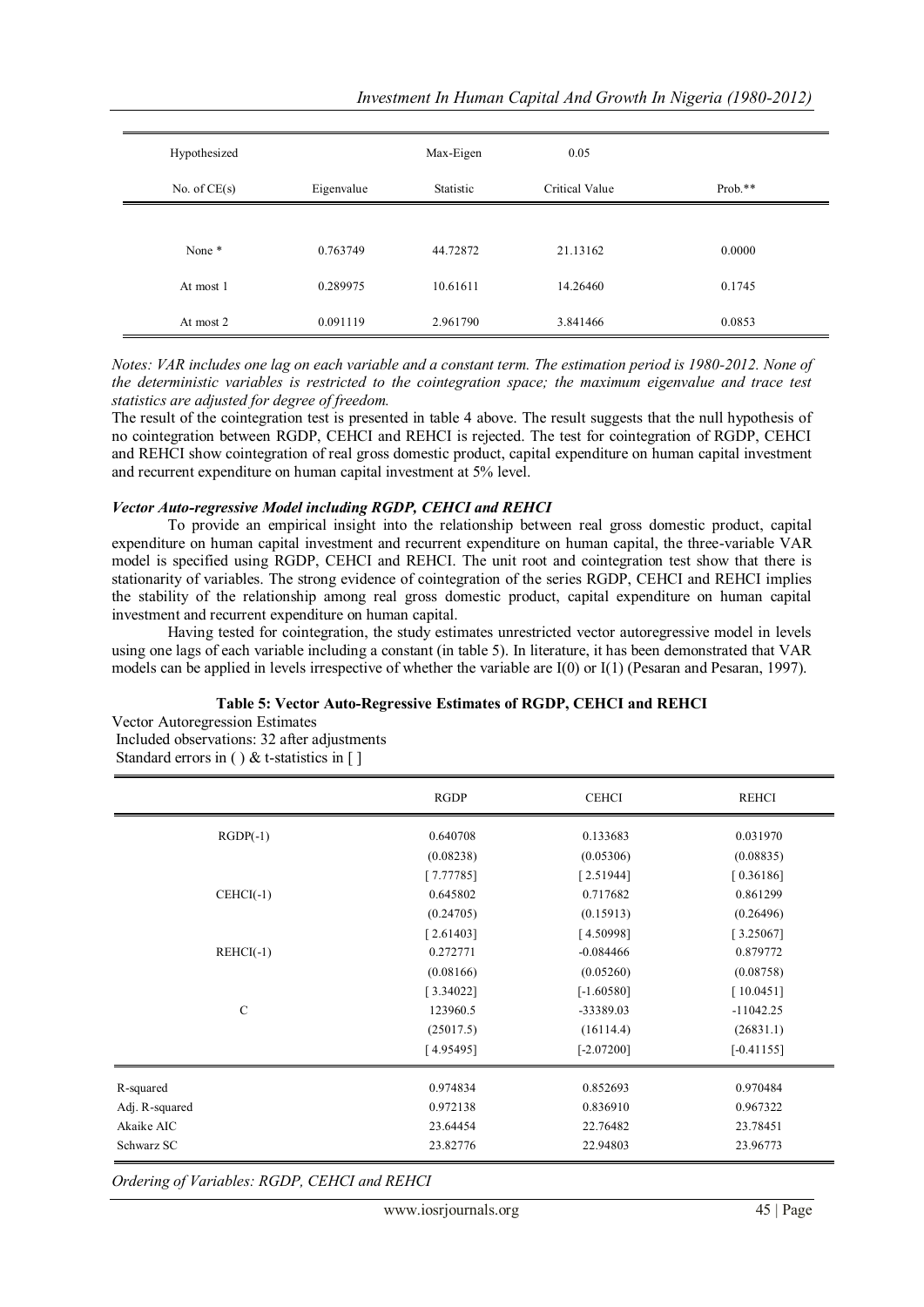From the estimation results presented in table 5, we shall first concentrate on the VAR equation attempting to explain the GROWTH (i.e RGDP), the left-most column. We discovered that all coefficients were significant and have positive signs. This implies that capital expenditure on human capital investment and recurrent expenditure on human capital investment influenced growth between 1980 and 2012 in Nigeria. All the VAR equations explaining RGDP, CEHCI and REHCI have high Coefficients of Determinations of 0.974834, 0.852693 and 0.970484 respectively. VAR estimation for RGDP reports the highest number of significant coefficients.

In the RGDP equation, all the coefficients were statistically significant at 1 percent. This implies capital expenditure on human capital investment and recurrent expenditure on human capital investment has important effect on growth. Again, the coefficients of RGDP and CEHCI for lagged one period are statistically significant at 1 percent in CEHCI equation. This implies that RGDP and CEHCI have predictive power for capital expenditure on human capital investment in Nigeria.

Between 1980 and 2012, CEHCI and REHCI have predictive power for recurrent expenditure on human capital investment. The result shows that CEHCI and REHCI for lagged one period are statistically significant at 1 percent in the REHCI equation.

#### **Table 6: VAR-Granger Causality Test**

VAR Granger Causality/Block Exogeneity Wald Tests Sample: 1980 2012

| Dependent variable: RGDP  |          |                |        |
|---------------------------|----------|----------------|--------|
| Excluded                  | $Chi-sq$ | df             | Prob.  |
| <b>CEHCI</b>              | 6.833176 |                | 0.0089 |
| <b>REHCI</b>              | 11.15706 |                | 0.0008 |
| All                       | 23.42349 | $\overline{c}$ | 0.0000 |
| Dependent variable: CEHCI |          |                |        |
| Excluded                  | Chi-sq   | df             | Prob.  |
| <b>RGDP</b>               | 6.347599 |                | 0.0118 |
| <b>REHCI</b>              | 2.578588 |                | 0.1083 |
| All                       | 6.352530 | $\mathcal{D}$  | 0.0417 |
| Dependent variable: REHCI |          |                |        |
| Excluded                  | $Chi-sq$ | df             | Prob.  |
| <b>RGDP</b>               | 0.130946 |                | 0.7175 |
| <b>CEHCI</b>              | 10.56684 |                | 0.0012 |
| All                       | 16.54392 | $\overline{c}$ | 0.0003 |

From table 6, the result shows that we may not reject the null hypothesis for some of dependent variable. We can reject the null hypothesis for the granger causality between real gross domestic product (RGDP) and capital expenditure on human capital investment (CEHCI) at all conventional levels of statistical significance (i.e at 10%, 5% and 1%). This implies that capital expenditure on human capital investment (CEHCI) causes gross domestic product (RGDP) since the coefficient on capital expenditure on human capital (CEHCI) is statistically different from zero. Again, we can reject the null hypothesis for the granger causality between real gross domestic product (RGDP) and recurrent expenditure on human capital investment (REHCI) at all conventional levels of statistical significance (i.e at 10%, 5% and 1%). This implies that recurrent expenditure on human capital investment (REHCI) causes real gross domestic product (RGDP) since the coefficient on recurrent expenditure on human capital investment (REHCI) is statistically different from zero. We can reject the null hypothesis for the combined granger causality of real gross domestic product (RGDP) by capital expenditure on human capital investment (CEHCI) and recurrent expenditure on human capital investment (REHCI) at conventional levels of statistical significance (i.e at 10%, 5% and 1%). This implies that capital expenditure on human capital investment (CEHCI) and recurrent expenditure on human capital investment (REHCI) combined to cause real gross domestic product (RGDP) since the coefficients are statistically different from zero.

Table 6 also shows the causal relationship between capital expenditure on human capital investment (dependent variable), real gross domestic product (RGDP) and recurrent expenditure on human capital investment (REHCI). We may reject the null hypothesis for the granger causality between capital expenditure on human capital investment (dependent variable) and real gross domestic product (RGDP) at 5% level of statistical significance. This implies that real gross domestic product (RGDP) causes capital expenditure on human capital investment since the coefficient is statistically different from zero at 5% level of statistical significance. Again, we may not reject the null hypothesis for the granger causality between capital expenditure on human capital investment (CEHCI) and recurrent expenditure on human capital investment (REHCI) at all conventional levels of statistical significance (i.e at 10%, 5% and 1%). This implies that recurrent expenditure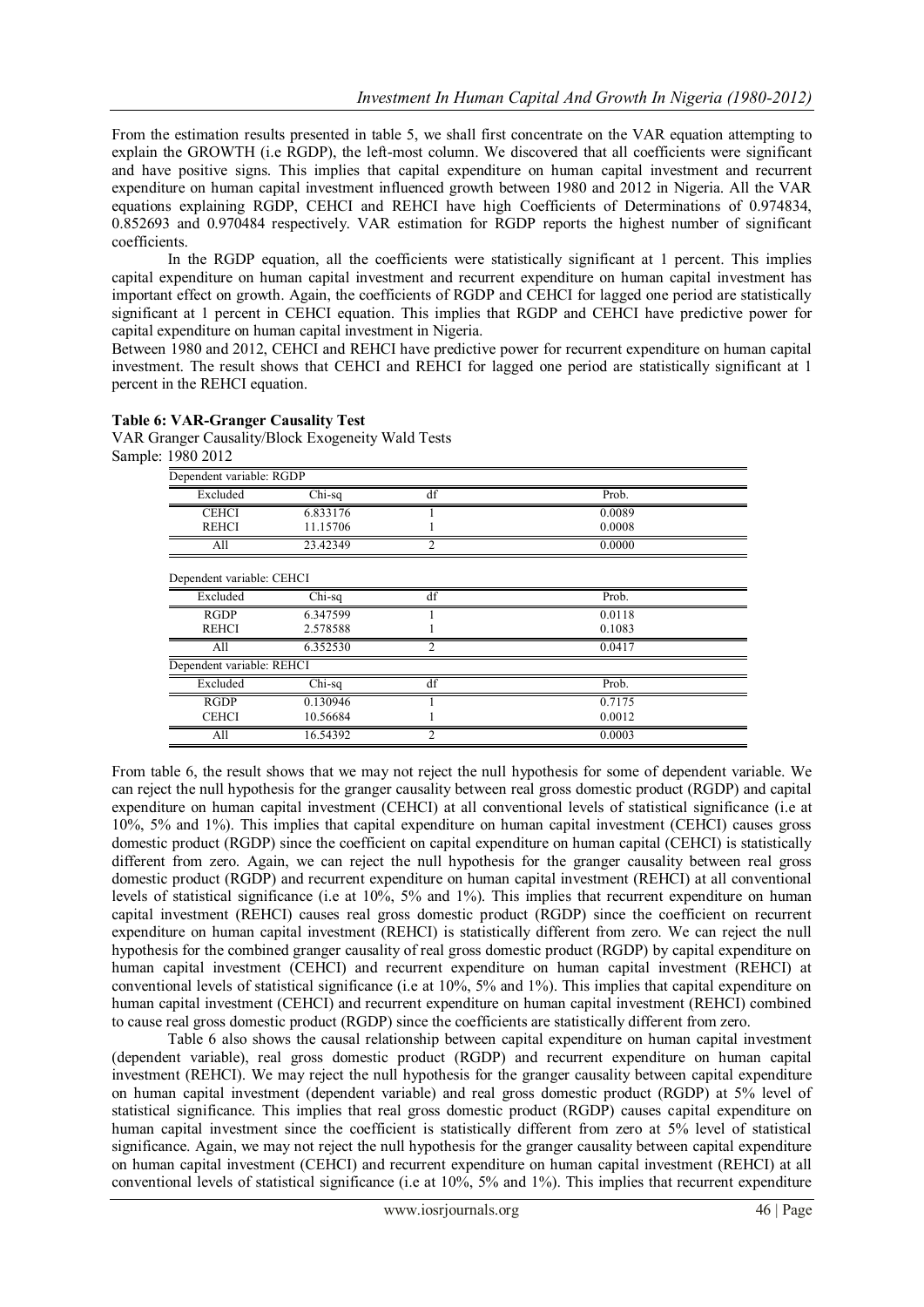on human capital investment (REHCI) does not cause capital expenditure on human capital investment (CEHCI) since the coefficient on recurrent expenditure on human capital investment (REHCI) is not statistically different from zero. We can reject the null hypothesis for the combined granger causality on capital expenditure on human capital investment (CEHCI) by real gross domestic product (RGDP) and recurrent expenditure on human capital investment (REHCI) at all 5 per cent level of statistical significance. This implies that real gross domestic product (RGDP) and recurrent expenditure on human capital investment (REHCI) jointly causes capital expenditure on human capital investment (CEHCI). As such, RGDP and REHCI jointly precede CEHCI. Lastly, table 6 shows the causal relationship recurrent expenditure on human capital investment (dependent variable), real gross domestic product (RGDP) and capital expenditure on human capital investment (CEHCI). We may not reject the null hypothesis for the granger causality between recurrent expenditure on human capital investment and real gross domestic product at all conventional levels of statistical significance (i.e at 10%, 5% and 1%). This implies that real gross domestic product (RGDP) do not cause recurrent expenditure on human capital investment since the coefficient on real gross domestic product (RGDP) is not statistically different from zero at all level of statistical significance. Again, we may reject the null hypothesis for the granger causality between recurrent expenditure on human capital investment and current expenditure on human capital investment at all conventional levels of statistical significance (i.e at 10%, 5% and 1%). This implies that capital expenditure on human capital investment causes recurrent expenditure on human capital investment since the coefficient on the capital expenditure on human capital investment is statistically different from zero. We may reject the null hypothesis for the combined granger causality between real gross domestic product and capital expenditure on human capital investment and recurrent expenditure on human capital investment (dependent variable) at all conventional levels of statistical significance (i.e at 10%, 5% and 1%). This implies that real gross domestic product and capital expenditure on human capital investment jointly causes recurrent expenditure on human capital investment since the coefficients are all statistically different from zero.

# *4.2 Variance decomposition and impulse response functions*

In effort to provide further insight into the dynamic relationship between capital expenditure on human capital investment, recurrent expenditure on human capital investment, and economic growth in Nigeria, variance decomposition and the impulse response functions analysis was carried out. Variance decomposition indicates the information about the percentage of the movements in a variable due to its own shocks versus shocks to the other variables in the system, while the impulse response functions show the directions of response to a random shock of a variable in the system. Both are out-of-sample tests which are useful in discerning the degree of exogeneity of the variables and the dynamic responses of the variables beyond the sample period. The results for variance decomposition are reported in Table 7. Among three variables under consideration, GDP is relatively the most exogenous variable both in the short and the long run. At the end of 10 years, the forecast error variance for RGDP, CEHCI and REHCI are 54.06496 per cent, 53.32321 per cent and 13.69202 per cent, respectively. Nevertheless, over the first two years, on average, 93.7 per cent of the variation in the forecast error for RGDP is explained by its own shocks, while 95.9 per cent and 90.52 per cent of the variation in the forecast error for CEHCI and REHCI, respectively are explained by their own shocks. On an average 10-year period, 28.75 per cent of the forecast error variance in RGDP can be explained by CEHCI and 37.098751 per cent of the forecast error variance in CEHCI can be explained by RGDP. Also, 5.13 per cent of the forecast error variance in RGDP can be explained by REHCI as RGDP explains 23.83 per cent of the forecast error variance in REHCI. While, the contribution of CEHCI to explaining the forecast error variance in REHCI is 33.65 per cent, REHCI explains 2 per cent (the lowest) of the forecast error variance in CEHCI.

| Period | S.E.     | RGDP     | <b>CEHCI</b> | <b>REHCI</b> |
|--------|----------|----------|--------------|--------------|
|        | 31104.21 | 100,0000 | 0.000000     | 0.000000     |
| C      | 43338.65 | 87.42784 | 8.204212     | 4.367943     |
|        | 56042.75 | 73.81327 | 19.01987     | 7.166860     |
| 8      | 120745.2 | 54.65414 | 40.47635     | 4.869507     |
| 10     | 144263.3 | 54.06496 | 42.06352     | 3.871524     |

# **Table 5: Variance Decomposition for the VAR RGDP, CEHCI and REHCI Variance Decomposition of RGDP**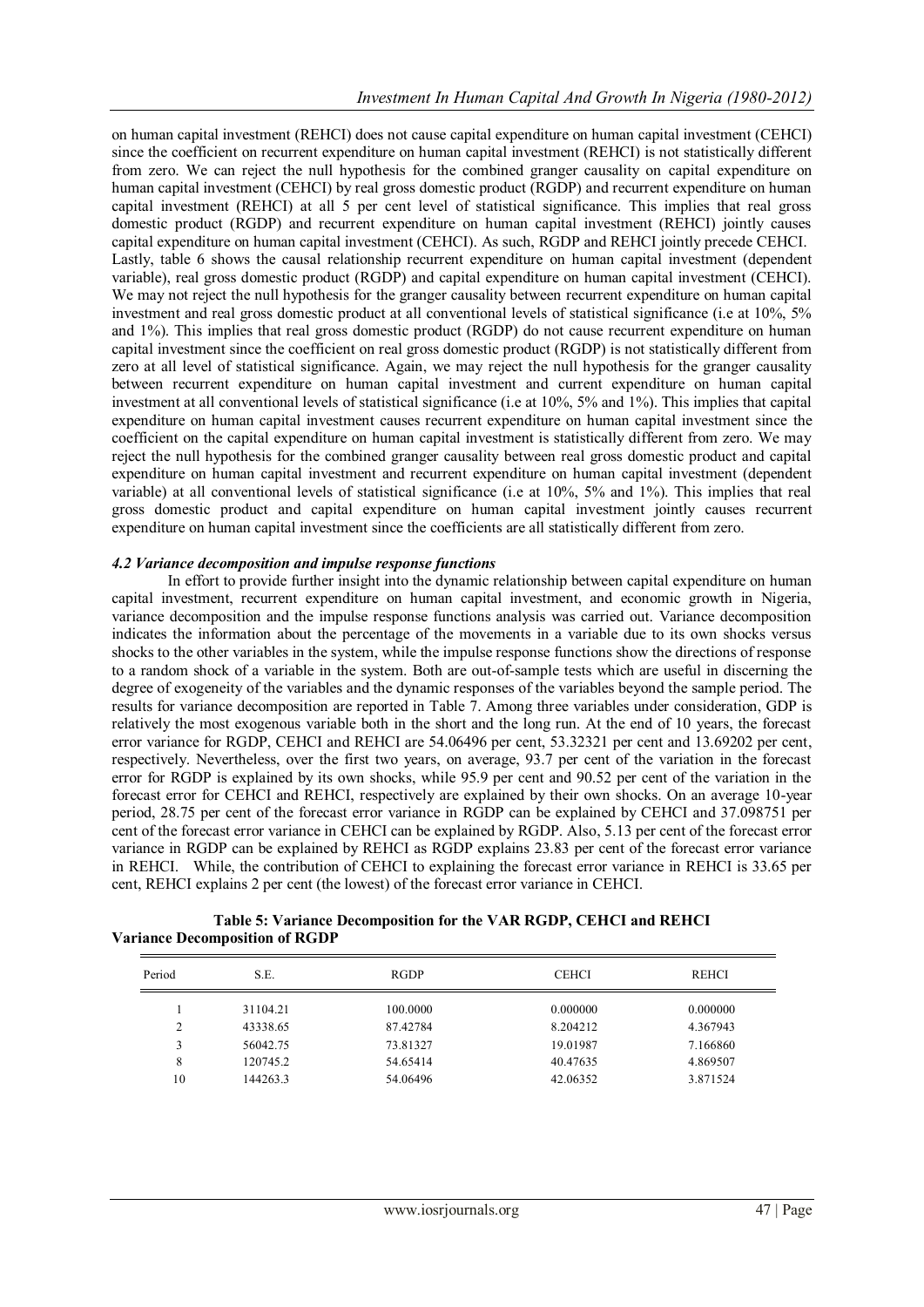| Period | S.E.     | <b>RGDP</b> | <b>CEHCI</b> | <b>REHCI</b> |
|--------|----------|-------------|--------------|--------------|
|        | 20034.98 | 19.52921    | 80.47079     | 0.000000     |
| 2      | 26031.64 | 27.56304    | 71.27605     | 1.160904     |
| 3      | 29592.42 | 33.03967    | 64.84119     | 2.119143     |
| 8      | 36733.55 | 43.20718    | 54.48516     | 2.307665     |
| 10     | 38486.19 | 44.54026    | 53.32321     | 2.136533     |

#### **Variance Decomposition of CEHCI**

#### **Variance Decomposition of CEHCI**

| Period | S.E.     | RGDP     | <b>CEHCI</b> | REHCI    |
|--------|----------|----------|--------------|----------|
|        | 33358.96 | 0.129252 | 0.786206     | 99.08454 |
|        | 48855.14 | 3.982277 | 14.06495     | 81.95277 |
|        | 63384.88 | 10.70992 | 26.76942     | 62.52066 |
| 8      | 133141.7 | 36.94677 | 44.33989     | 18.71334 |
| 10     | 157997.1 | 41.53814 | 44.76984     | 13.69202 |

# *Note: Cholesky Ordering: RGDP CEHCI REHCI*

The direction of response to random shocks of a variance in the system is also analysed in this study. Figures 1 to 3 depict the results of impulse response function with respect to one-standard deviation shocks over a 10-year period. Beginning with Figure 1, the results show that a shock in CEHCI leads to a continuous increase in RGDP from the first year through to the tenth year and also proved to have positive impact on RGDP. A shock in the REHCI leads to an increase in RGDP from the first to the third year; and started declining from the third year to the tenth year. Figure 2 shows response of CEHCI to shocks in CEHCI, REHCI and RGDP. A shock in REHCI had a negative impact on CEHCI from the first to the eight year, and then positive between the eight and tenth year. A shock in the RGDP had a positive impact on CEHCI for the 10-year period.

Finally, Figure 3 reveals that a shock in RGDP induces the REHCI to an increase from the first year to the tenth year and also has positive impact on REHCI. Meanwhile, a shock in CEHCI has a positive impact on REHCI and also increased consistently from the first year to the tenth year. In summary, shocks in each variable seem to persist over three to four years and dissipate thereafter, implying that the effect of policy intervention on GDP, FAPS and/or PDI in Nigeria is at most three years. This conforms to the 3-year rolling plan adopted by Nigeria for economic planning and management.







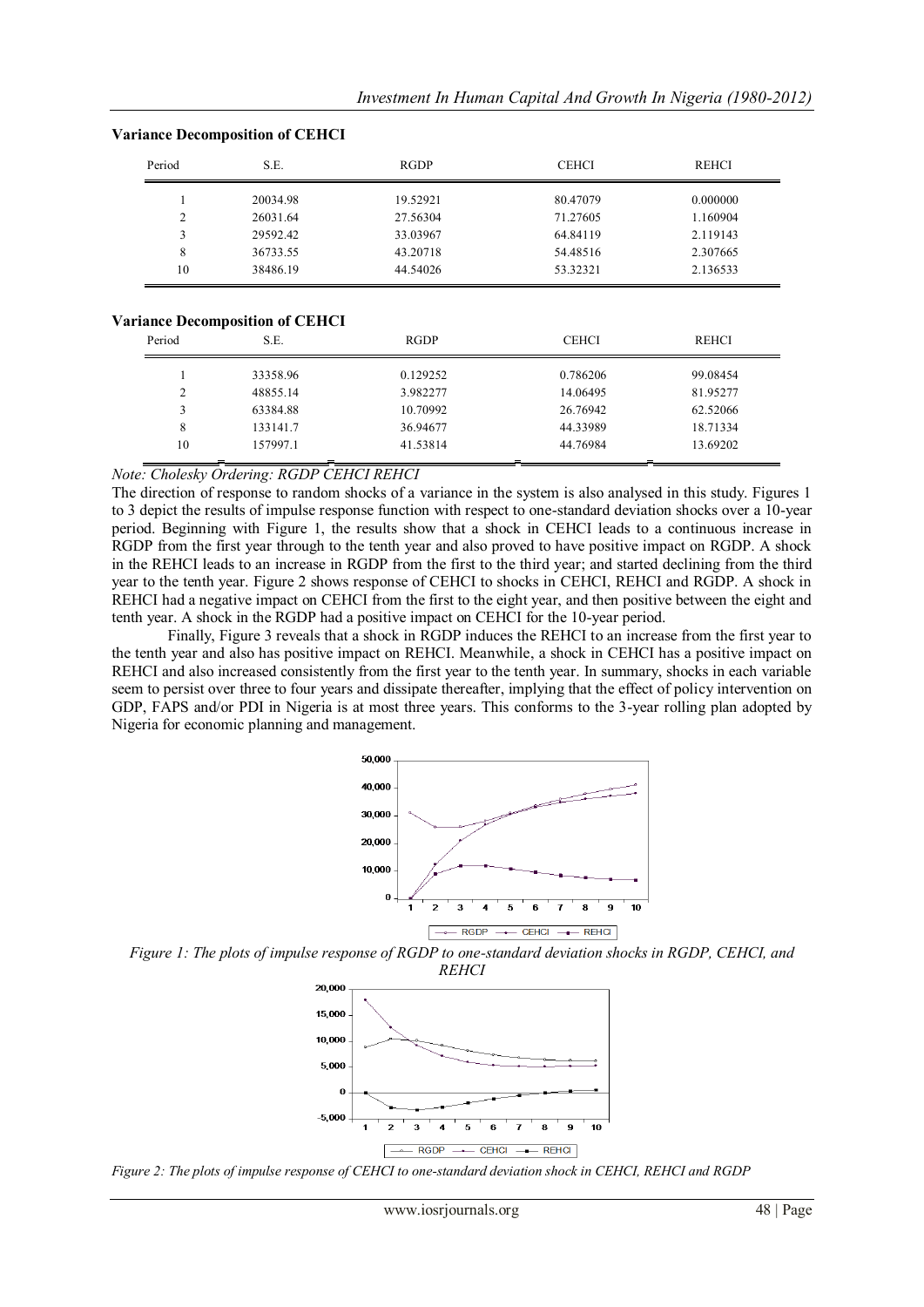

*Figure 3: The plots of impulse response of REHCI to one-standard deviation shocks in REHCI, RGDP and CEHCI.*

#### **V. Conclusion and Policy Recommendations**

This paper assesses the dynamic relationship between human capital investment (disaggregated into capital expenditure on human capital investment and recurrent expenditure on human capital investment) and economic growth in Nigeria from 1980 to 2012. This study used various econometric techniques: cointegration, Granger causality, variance decomposition, and impulse response frameworks to achieve the objectives of this study. The following summarizes the major findings of this study: Firstly, the Johansen cointegration test indicates that economic growth is cointegrated with CEHCI and REHCI. This implies that these variables are moving together in the long run, even though there might be deviations in the short run. The second key finding is that in the long-run, CEHCI and REHCI has a significant relationship with economic growth. Third, the Granger causality results suggest that there causality running from CEHCI and REHCI to economic growth and from RGDP to CEHCI in the long run. In addition, there is a bi-directional causality between RGDP and CEHCI in the long run, but a single causality running from CEHCI to REHCI. Finally, it is noteworthy to point out here that the variance decomposition indicates that on average most of the variations in economic growth are explained by CEHCI compared to the REHCI in Nigeria. But, CEHCI is relatively more important than RGDP in explaining the variations in REHCI as REHCI also proved to explain very low variations in CEHCI when compared with economic growth. Therefore, CEHCI and REHCI are unidirectional causality in nature. In addition, the impulse response functions suggest that the shock to CEHCI and REHCI has a positive effect on economic growth; shock to economic growth has a declining effect on CEHCI. Meanwhile, a shock to REHCI has a negative impact on CEHCI; but a shock to RGDP and CEHCI has a positive and increasing impact on REHCI. In this respect, the expansionary fiscal policy that falls on capital expenditure on human capital investment may effectively encourage recurrent expenditure on human capital investment and then stimulate economic growth in Nigeria.

In terms of policy, the overall results of this research suggest that Nigeria should adopt a strategy that promotes provision of more funds for capital expenditure on human capital by building quality learning environments and providing standard learning facilities like electronic libraries and well-equipped laboratories. Therefore, economic growth in Nigeria can be sustained through increase capital expenditure in human capital investment. Evidently, findings of this paper also suggest that fiscal policy should be complemented with increased participation of the private sector in human capital investments. This is so as the changes in the capital expenditure on human capital investment has the potential of inducing an employable workforce. Hence, learning about the increase in capital expenditure on human capital investment is of utmost important in generating a conducive learning environment and human resource development in Nigeria. In doing so, human resource development could be an effective invigorator for economic growth in Nigeria.

#### **References**

- [1]. Adrangi, B. and M. Allender (1998), "Budget deficit and stock prices: International evidence". Journal of Economics, 22, (2-3), 57- 66.
- [2]. Aigbokhan B., Imahe O., and Ailetnen M.I. (2007), "Education expenditure and human capital development in Nigeria: Any Correlation so far, Research Paper, Ambrose Alli University.
- [3]. Appleton S. and Teal F. (1998), "Human capital and economic development". Economic Research Paper, No. 39.
- Arden, A.G (2013). Human capital development and economic growth in Nigeria, 1980-2010. Unpublished thesis submitted to the department of economics, University of Port Harcourt, Rivers State.
- [5]. Atoyebi Kehinde ,O., Olaleye Samuel ,O., Ishola Ademola, S., Adekunjo Felix, O. and Kadiri Kayode Ibrahim (2013), "Human capital and economic growth in Nigeria (1970 – 2010): An empirical analysis. International Journal of Humanities and Social Science Invention, Volume 2, Issue 2, February 2013, pp.58-69.
- [6]. Dickey, D.A. and Fuller, W.A. (1981) Likelihood ratio statistics for autoregressive time series with a unit root. Econometrica, 49(4), 1057-1072.
- [7]. Ditimi Amassoma and Nwosa P. I. (2011), "Investment in human capital and economic growth in Nigeria: Using a Causality Approach". Journal of Canadian Social Science Vol. 7, No. 4, 2011, pp. 114-120